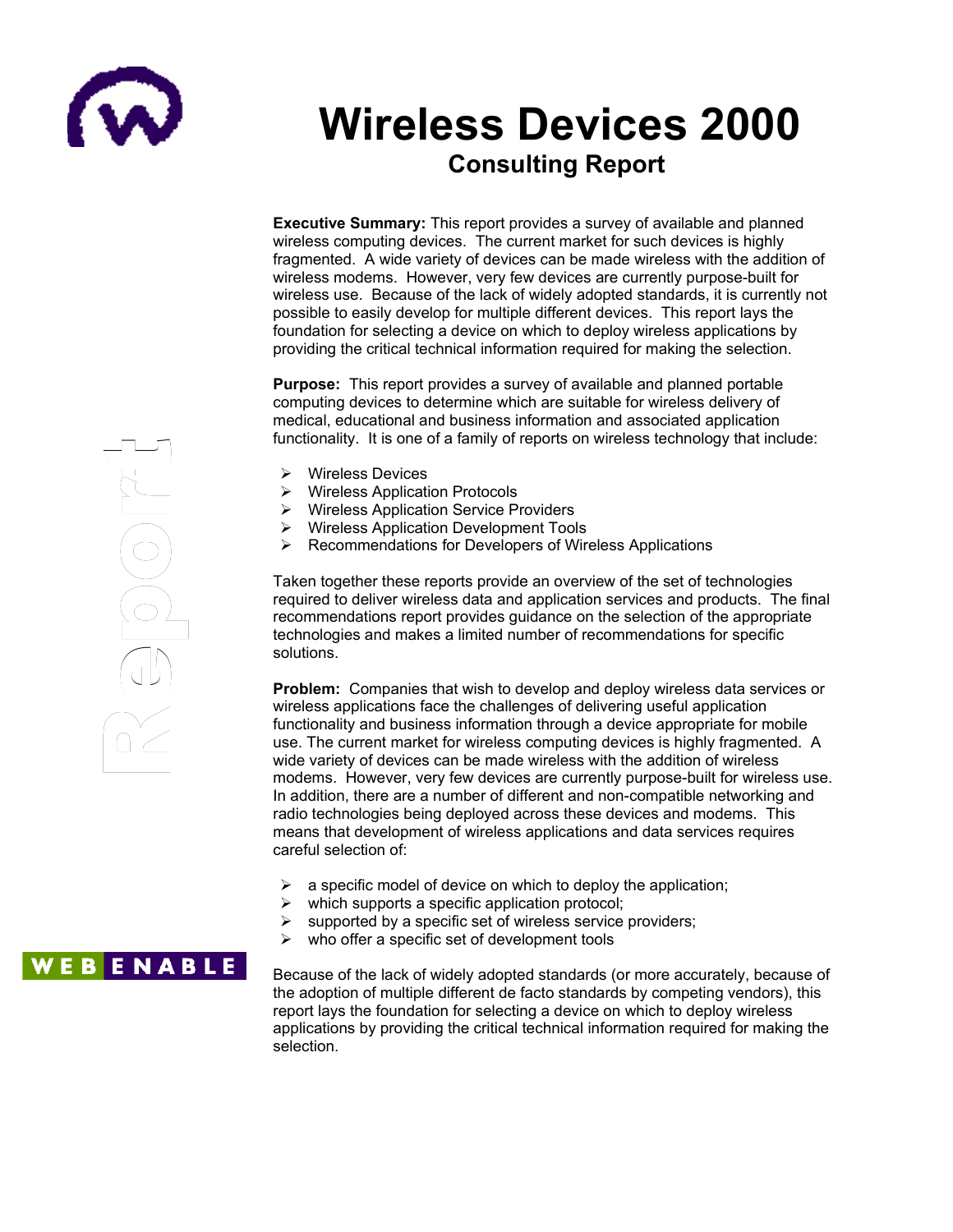**Discussion:** There are a wide variety of devices that could potentially be used for mobile or wireless applications. They range from wireless application protocol-enabled cellular phones to purpose-built wireless palmtops to laptops with wireless modems. Each of these potential platforms for wireless applications has strengths and weaknesses.

Cellular phones – Cellular phone manufacturers and service providers have been attempting to deploy data services on the latest phones. These phones generally have very small screens appropriate for displaying caller information (e.g. phone numbers, names) and short messages (e.g. pager messages). The small screen size raises useability issues for these devices for wireless data services and applications.

Stylus-based palmtop devices - The form factor of stylus-based palmtop devices (e.g. Palm Pilot) is convenient for carrying in a pocket and sufficient for retrieving contact-manager type information. However, the screen is often too small for information intensive task such as managing email or doing web-based research. The limited graphics support and low resolution of some devices also makes it difficult to deploy engaging applications.

Keyboard-based palmtop devices - combine the small form factor inherent in all palm devices with the potential awkward usability of a keyboard-based laptop.

eBook devices - The eBook type devices have an ideal screen form factor for running handheld business applications. In addition, the larger case offers the potential for significantly more processing, memory, storage and connectivity options than the smaller palmtops. However, that potential has not been met by the manufacturers, whose products lack color, touch screens, power, memory and connectivity.

Tablet-type laptop computers – Tablet computers, bring the power of a desktop system, the expandability of a keyboard-based laptop in a form factor that may be more appropriate for one-handed use. However, there are very few of these types of devices on the market.

Keyboard-based laptop computers - Laptop computers, while fine for desktop replacement systems, with their fast processors, high memory, disk storage and large screens, they have too large a form factor and take too long to boot to be a useful handheld mobile solution.

There are a few critical technical features that must be considered when selecting a device on which to deploy wireless data services or wireless applications.

Price – The suggested retail (list) price can determine whether the device on which an application is deployed is accepted by the target market. However useful the application, if the device is deemed to be too expensive, adoption of the application or service will be slow and may ultimately be rejected by the market.

Screen Dimensions – These are the dimensions in inches and centimeters of the physical dimensions of the screen of the device. This dimension is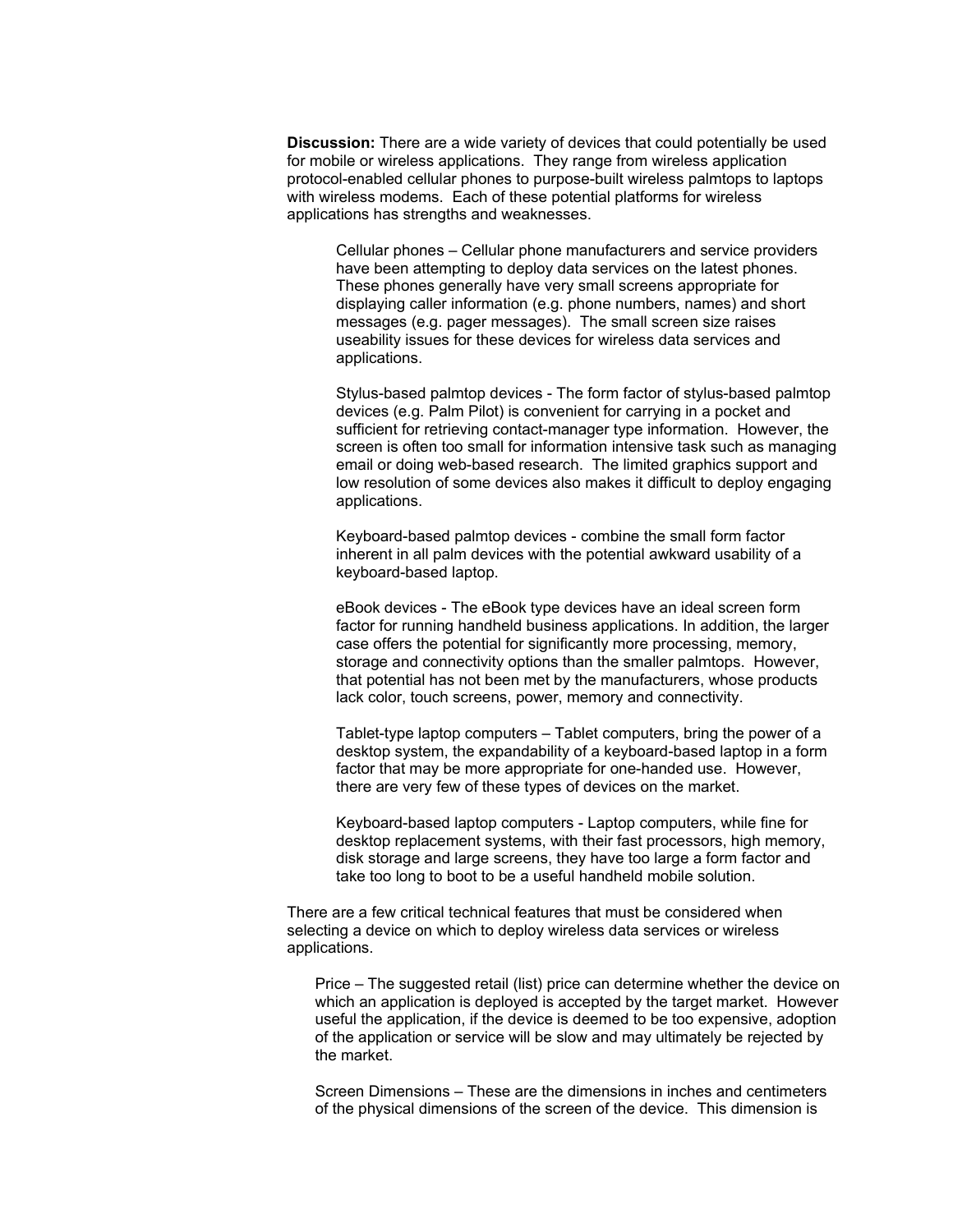critical to the overall ease of use of a device. A screen that is too small, independent of resolution, will be more difficult to read, limit the amount of information that can be displayed and be more difficult to interact with.

Screen Resolution – This is the screen resolution in pixels. Screen resolution determines how much detail can be displayed for a given physical screen size. For any specific physical screen size, higher resolution allows for crisper text fonts and more detailed graphics.

Screen Color – Many hand-held devices are still being sold with monochrome (black and white) displays. Color displays have been introduced by most manufacturers, but the slightly higher cost and the slight reduction in display contrast have slowed adoption.

Device Dimensions – These are the physical dimensions in inches and centimeters of the device as a whole. These dimensions determine how convenient or unwieldy the device will be for daily use. In particular, for those applications that require freedom of movement or free hands, the smaller palm-top devices may be more appropriate than larger tablet sized devices.

Device Weight: The total operating weight of the device in pounds and kilograms. The operating weight is the weight of the device as it is being used (e.g. including required add-on modems, but not including extra batteries, rechargers, etc.)

Processor – What processing chip or architecture is used to build the device. This can determine what operating system and applications can be run on the device and how fast the device will perform.

Operating System – What operating system is used by the device. This determines what types of applications can be run on the device and what tools are available for building those applications.

Memory – How much random access memory is included on the device. This can determine how sophisticated and application can be loaded on the device and how much local data can be retained (e.g. for web caching)

Expansion slots – If available, what types of expansion slots or connections are available on the device. An expansion slot on a device can allow a wireless modem to be used – thus allowing a non-wireless device to become a wireless device.

Storage – If appropriate, how much disk storage space is available on the device. This can be valuable if running a large application or attempting to work with a large amount of data. The download time for large applications or download time for large amounts of data (e.g. large images, movies) can be too long for effective use in the field.

Wireless Protocol – How does the device communicate with the Internet or other data networking systems.

Service Providers – What cellular phone companies, paging companies or wireless data companies support this device in what regions of the countries.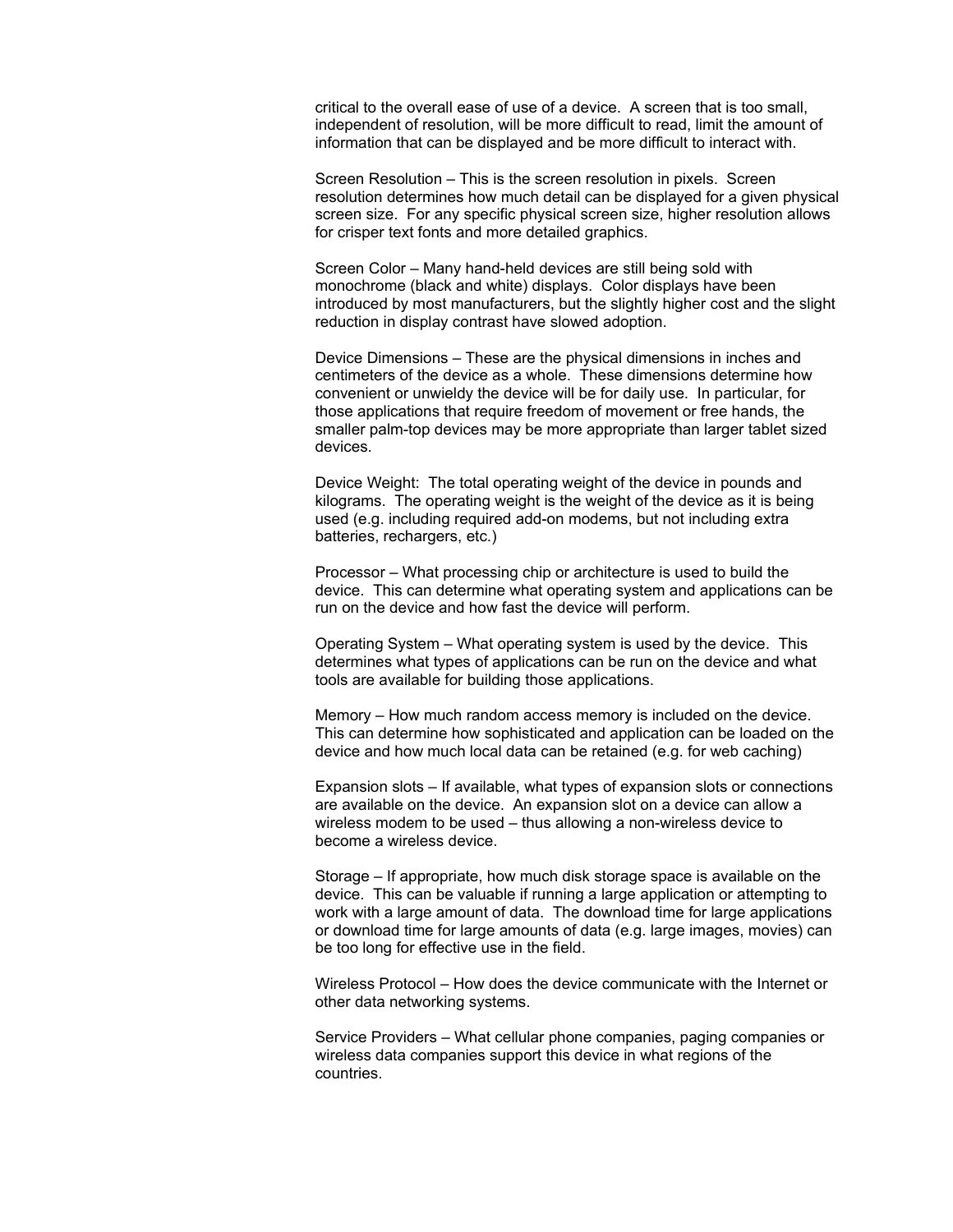**Approach:** For this report we have focused on mobile devices that either have built-in wireless data service or can be extended to support wireless data services. We have focused largely on palmtops and tablet computing devices. The cell phones, pagers and keyboard-based palmtops did not have large enough screens to be appropriate for this report. (The exceptions were the Qualcomm-Kyocera Pdq SmartPhone and Handspring VisorPhone. Both of these are based on the Palm platform and we categorized as palmtop devices rather than cell phones.) eBooks seemed to have a lot of potential during our early investigation. However, lacking built-in wireless support and lacking expansion slots they cannot be considered at this point for wireless computing. Keyboard-based laptops can all be extended to use as wireless devices, thus no real purpose would be served by providing a yet another survey of laptop computers. For tablet devices we surveyed a large number of laptop manufacturers in hopes of identifying more suppliers.

### **DEVICES**

### **Stylus-based Palm Devices**



A pricey but world-class device which when combined with a wireless modem becomes a premier wireless device. With one of the largest screens, highest resolution, color display and one of the fastest processors, this is the Cadillac of mobile devices.

> **Screen Dimensions: 3.77" diagonal** Screen Resolution: 240x320 **Screen Color: 4096 Colors** Device Dimensions: 5.11"x3.28"x0.62" Device Weight: 6.3 oz.

Processor: Intel/StrongARM SA-1110 206Mhz **Operating System: Windows CE** ROM Memory: 16MB RAM Memory: 32MB **Expansion:** 1 Type II PC Card slot Storage: NA Wireless Protocol: IP over CDPD Service Providers: goamerica.com, et. al. Battery Life: unknown

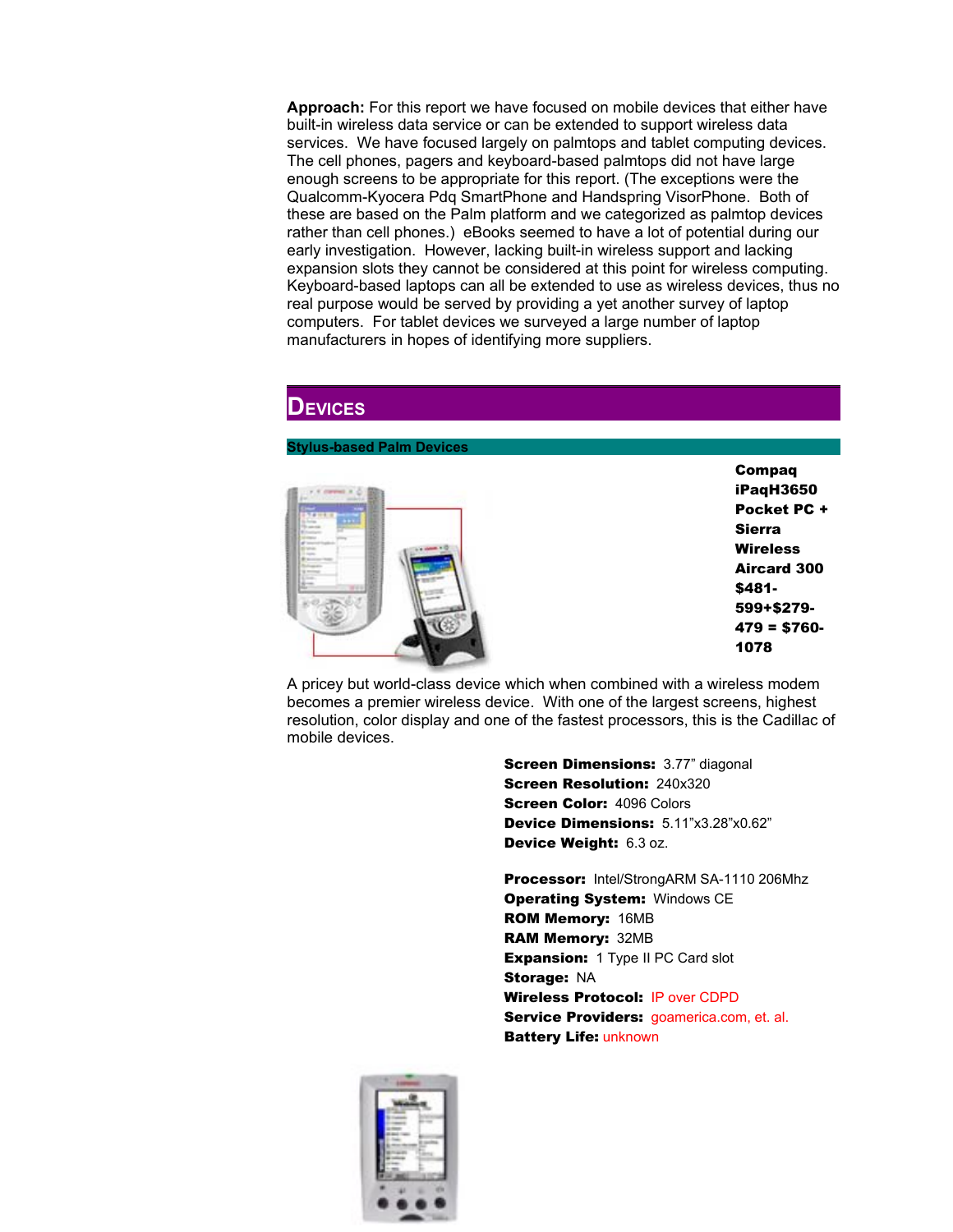### Compaq Aero 2150 + Sierra Wireless Aircard 300 \$299+\$279-479 = \$578-778

A moderately priced device which when combined with a wireless modem becomes a solid wireless device with one of the largest screens and highest resolution monochrome display.

**Screen Dimensions: 3.77" diagonal Screen Resolution: 240x320 Screen Color: Color** Device Dimensions: 5.27"x3.34"x0.78" Device Weight: 10.92 oz.

Processor: 70 MHz NEC MIPS RISC **Operating System: Windows CE** RAM Memory: 16MB up to 24MB **Expansion: :** 1 Type 1 Compact Flash slot Storage: NA Wireless Protocol: IP over CDPD Service Providers: goamerica.com, et. al. **Battery Life: up to 14 hours** 



### Compaq Aero 1550 + Sierra Wireless Aircard 300 \$299+\$279-479 = \$578-778

A moderately priced device which when combined with a wireless modem becomes a solid wireless device with one of the largest screens and highest resolution monochrome display.

**Screen Dimensions: 3.77" diagonal Screen Resolution: 240x320 Screen Color: Monochrome** Device Dimensions: 5.13"x3.11"x0.5" Device Weight: 5.2 oz.

Processor: 70 MHz NEC MIPS RISC **Operating System: Windows CE, Pocket PC** ROM Memory: 16MB RAM Memory: 16MB **Expansion: PC Card Type I** Storage: NA Wireless Protocol: IP over CDPD Service Providers: goamerica.com, et. al. **Battery Life: up to 14 hours** 



Handspring VisorPhone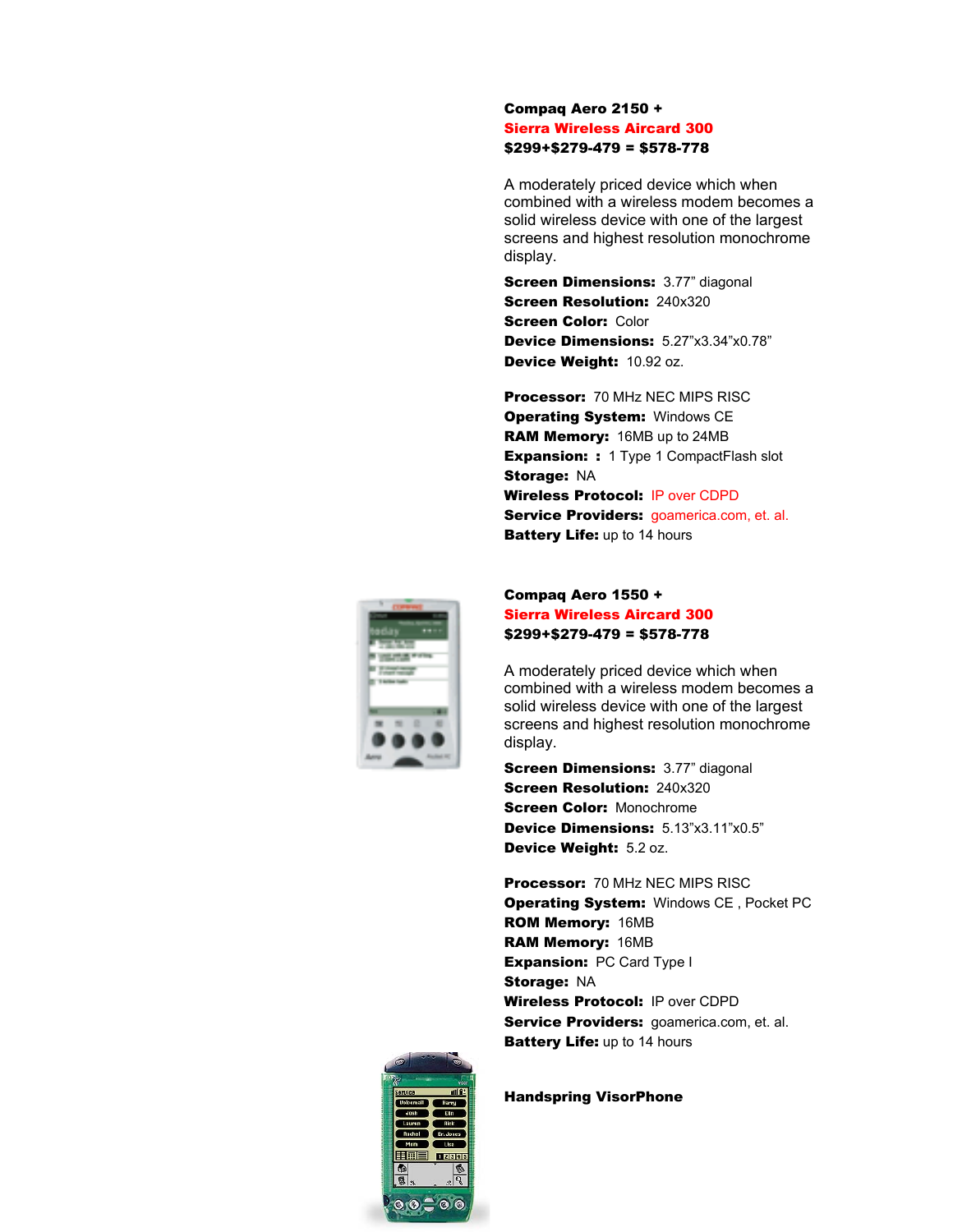### $$249 + $299 = $598$

Newly announced joint venture product between Handspring and an unnamed cell phone company. The "VisorPhone" is a packaged product with a Handspring Visor and a plug-in cell phone for the Visor's Springboard expansion slot.

**Screen Dimensions: 3" diagonal Screen Resolution: 160x160 Screen Color: Monochrome** Device Dimensions: 3.0"x0.7"x4.8" Device Weight: 5.4 oz + unknown

Processor: Motorola/Dragonball 16Mhz **Operating System: Palm OS 3.1** RAM Memory: 8MB **Expansion:** 1 Springboard slot used by cell phone **Storage: None** Wireless Protocol: CDMA, TDMA, WAP unknown Service Providers: Unknown Battery Life: unknown

**Comments:** Available US December 2000 (though may be available online in October). Asian and European plans unknown.



### Handspring Visor Deluxe + @ctiveLink Bundle \$428

Combining the Handspring Visor Deluxe and the Glenayre @activeLink Springboard module, this device provides 24 hour connectivity. The module stays active even when separated from the Visor to receive email and interactive messages.

**Screen Dimensions: 3" diagonal** Screen Resolution: 160x160 **Screen Color: Monochrome** Device Dimensions: 3.0"x0.7"x4.8" **Device Weight:**  $5.4$   $oz + 3.2$   $oz = 8.6$  oz

Processor: Motorola/Dragonball 16Mhz **Operating System: Palm OS 3.1** RAM Memory: 8MB **Expansion:** 1 Springboard slot used by @ctiveLink **Storage: None**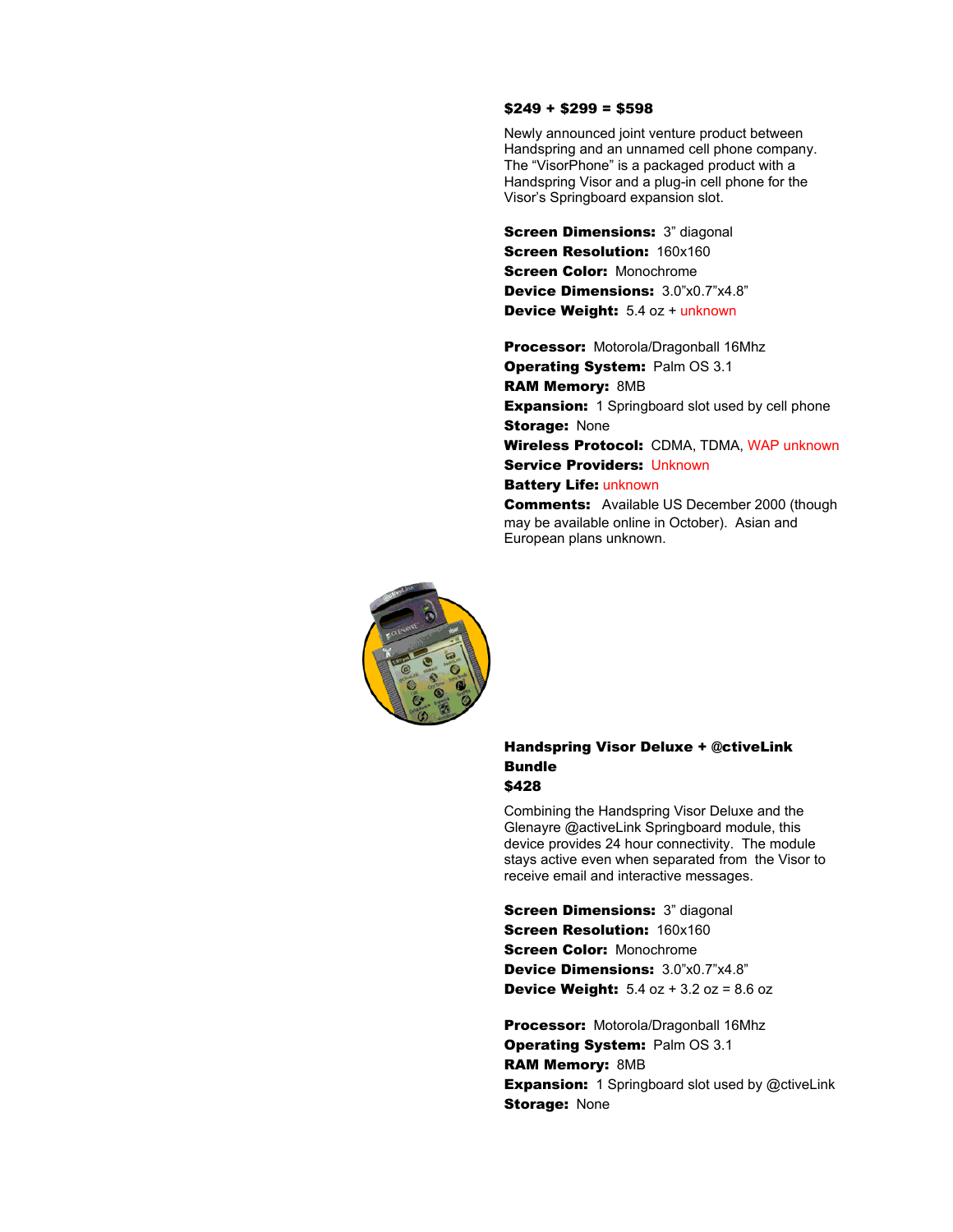Wireless Protocol: CDMA, TDMA, WAP unknown Service Providers: SkyTel Skywriter Battery Life: unknown



### Handspring Visor Deluxe + Novatel Minstrel S Wireless Modem  $$249 + $369 = $618$

Combining the Handspring Visor Deluxe and the Novatel Minstrel S wireless CDPD modem.

**Screen Dimensions: 3" diagonal Screen Resolution: 160x160 Screen Color: Monochrome** Device Dimensions: 3.0"x0.7"x4.8" Device Weight: 5.4 oz + unknown

Processor: Motorola/Dragonball 16Mhz **Operating System: Palm OS 3.1** RAM Memory: 8MB **Expansion:** 1 Springboard slot used by modem **Storage: None** Wireless Protocol: CDMA, WAP unknown Service Providers: ATT Wireless, GoAmerica, Verizon



# $00200$

### Handspring Visor + Novatel Minstrel S

### $$149 + $269 = $418$

Combining the Handspring Visor and the Novatel Minstrel S wireless CDPD modem.

**Screen Dimensions: 3" diagonal Screen Resolution: 160x160 Screen Color: Monochrome**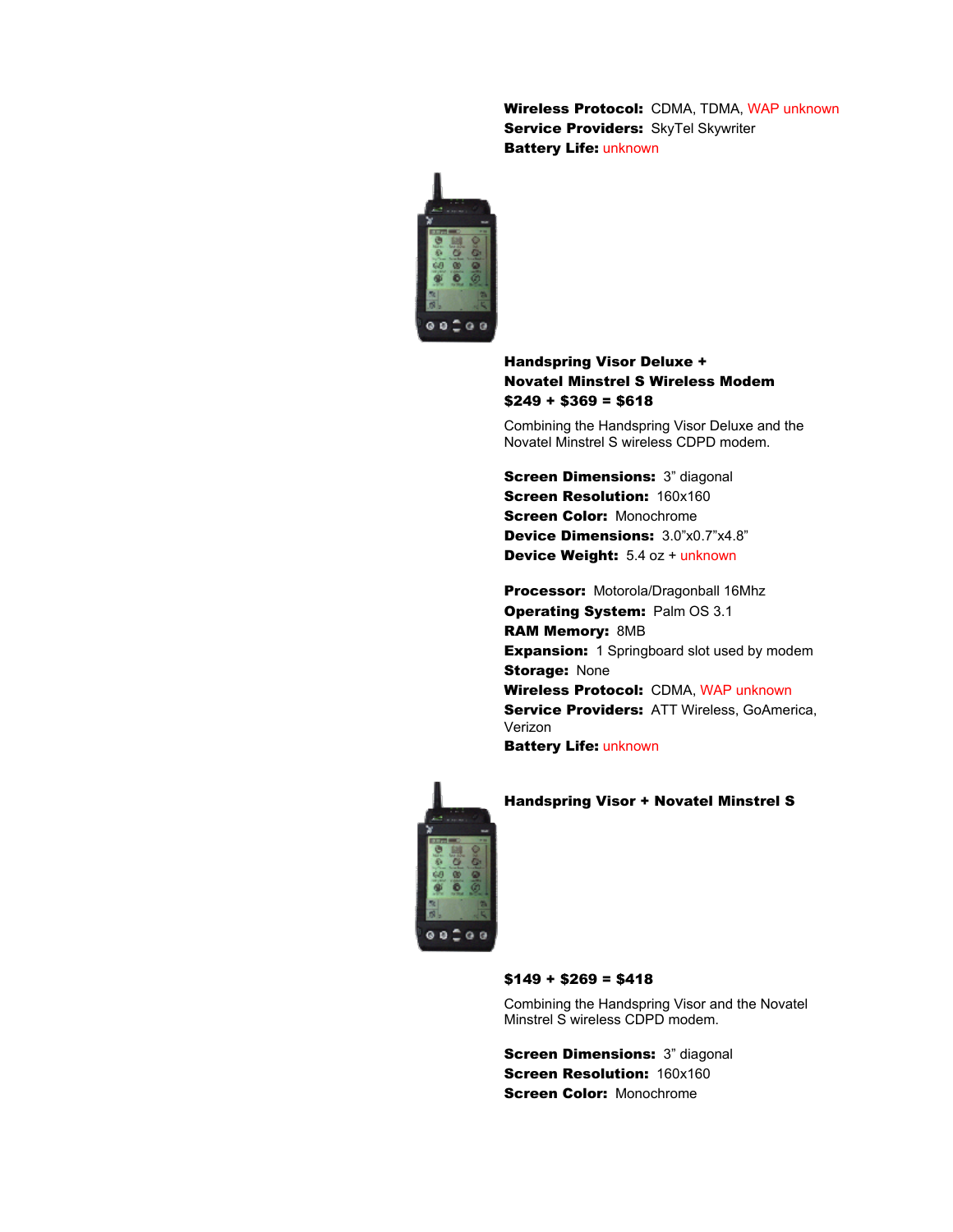Device Dimensions: 3.0"x0.7"x4.8" Device Weight: 5.4 oz + unknown

Processor: Motorola/Dragonball 16Mhz **Operating System: Palm OS 3.1** RAM Memory: 2MB **Expansion:** 1 Springboard slot used by modem **Storage: None** Wireless Protocol: CDMA, TDMA, WAP unknown Service Providers: ATT Wireless, GoAmerica, Verizon **Battery Life: unknown** 



### Palm Vx + RealVision "PalmPhone" \$399+\$299= \$698

Based on Palm Vx plus clip-on cell phone.

**Screen Dimensions: 4.1" diagonal** Screen Resolution: 160x160 Screen Color: Monochrome Device Dimensions: 4.7"x3.2"x0.4" Device Weight: 4.0 oz + unknown

Processor: Motorola/Dragonball Operating System: Palm OS V3.3 RAM Memory: 8MB **Expansion: None Storage: None** Wireless Protocols: GSM-only, WAP unknown **Service Providers: Unknown Battery Life: unknown Comments:** Available Asia/Europe early 2001 No US plans to date.



Palm IIIe + Novatel Wireless Minstrel III \$149-219+\$369= \$518-588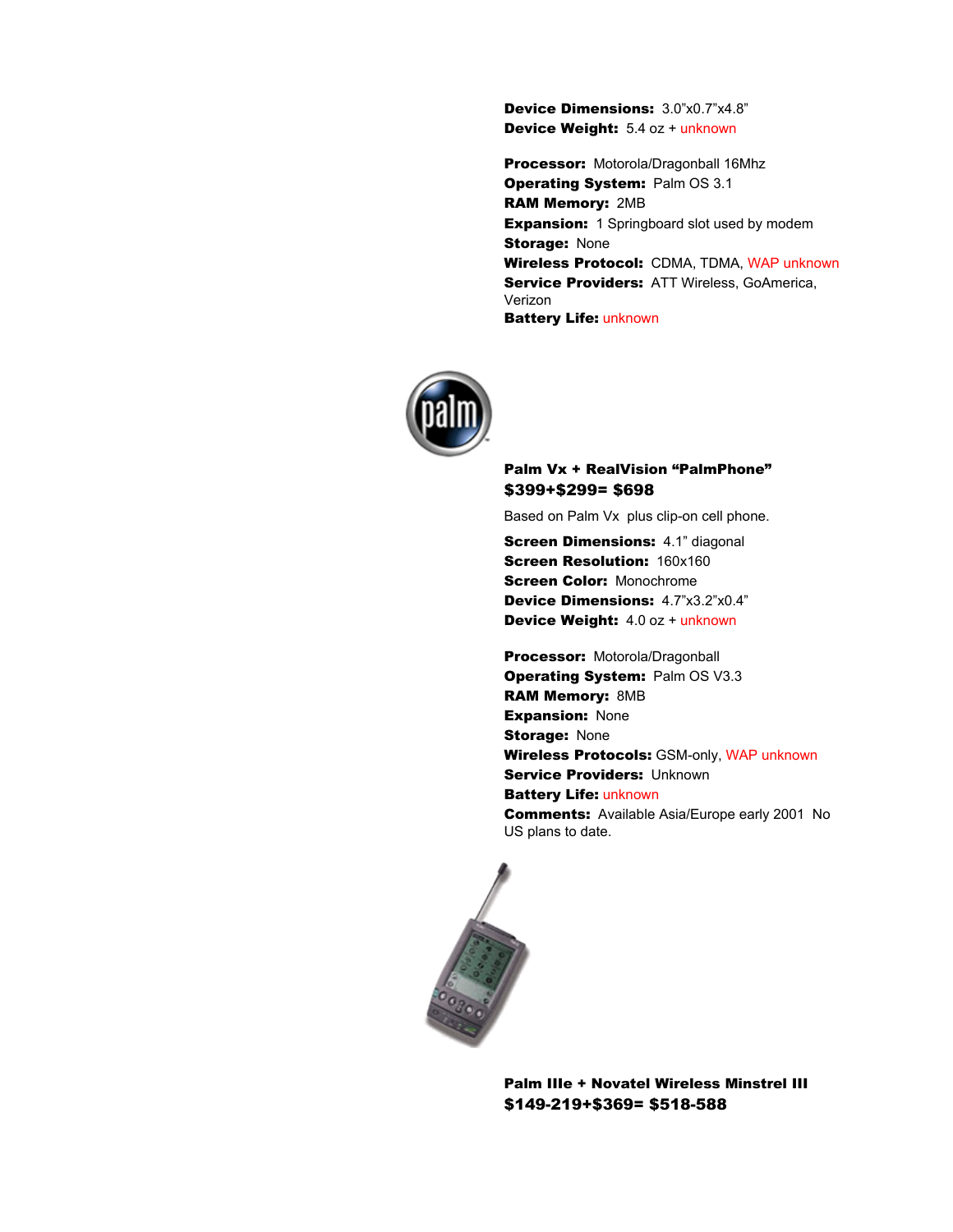Base model Palm III plus clip-on CDPD wireless modem.

**Screen Dimensions: 4.1" diagonal Screen Resolution: 160x160 Screen Color: Monochrome** Device Dimensions: 5.5"x3.2"x1.0" **Device Weight:**  $6.0$  oz  $+ 5.4$  oz = 11.4

Processor: Motorola/Dragonball **Operating System: Palm OS V3.1** RAM Memory: 2MB **Expansion: None Storage: None** Wireless Protocols: CDPD, WAP unknown **Service Providers: ATT Wireless, GoAmerica,** Verizon Battery Life: unknown



### Palm IIIxe + Novatel Wireless Minstrel III \$269+\$369= \$638

Palm III with added memory and updated OS plus clip-on CDPD wireless modem.

**Screen Dimensions: 4.1" diagonal Screen Resolution: 160x160 Screen Color: Monochrome** Device Dimensions: 5.5"x3.2"x1.0" **Device Weight:**  $6.0$  oz  $+ 5.4$  oz = 11.4

Processor: Motorola/Dragonball Operating System: Palm OS V3.5 RAM Memory: 8MB **Expansion: None Storage: None** Wireless Protocols: CDPD, WAP unknown **Service Providers: ATT Wireless, GoAmerica,** Verizon **Battery Life: unknown**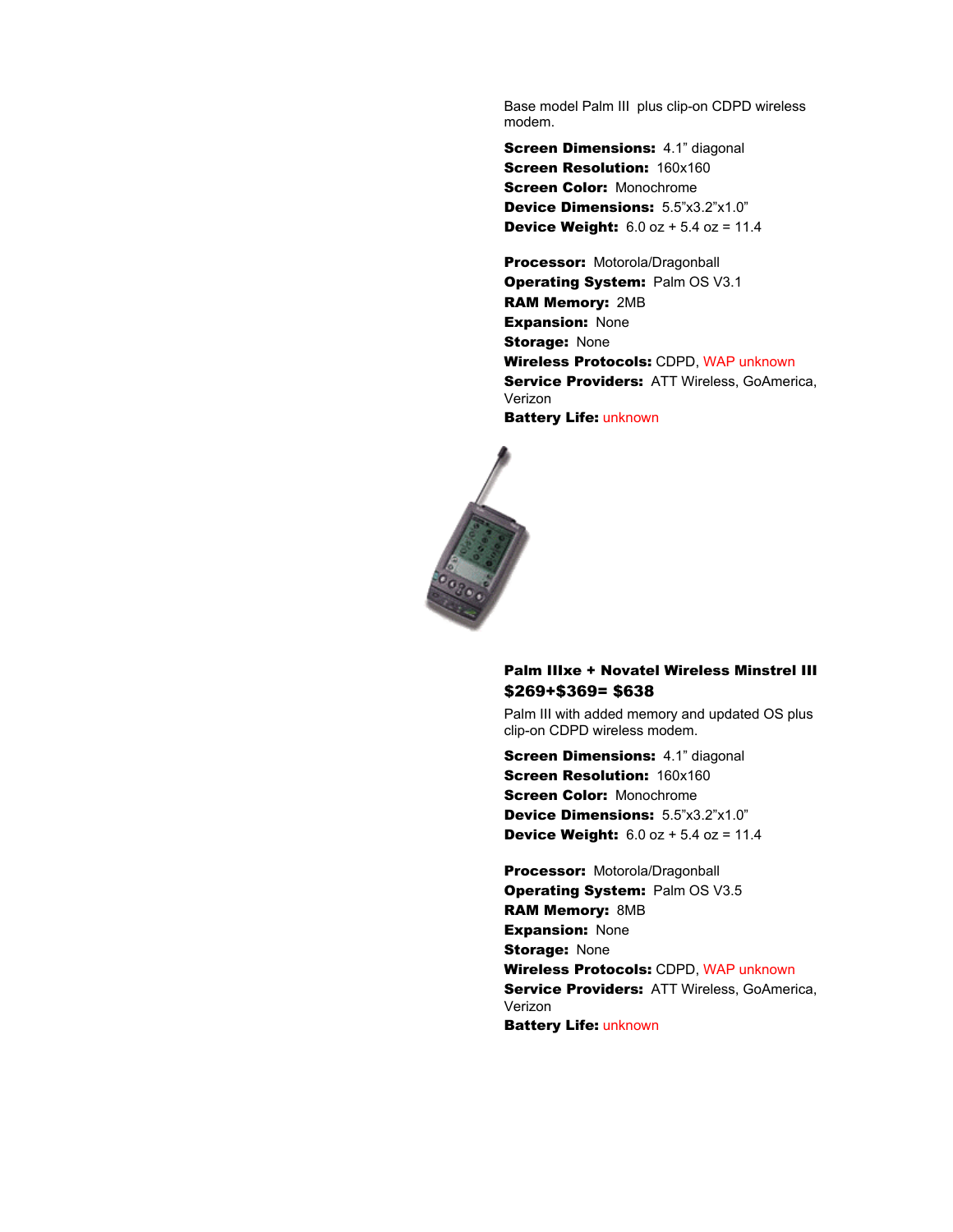

### Palm Vx + Novatel Wireless Minstrel V \$399+\$99-299= \$498-698

Based on Palm V plus clip-on modem.

**Screen Dimensions: 4.1" diagonal Screen Resolution: 160x160 Screen Color: Monochrome** Device Dimensions: 4.7"x3.2"x0.4" Device Weight: 4.0 oz + unknown

Processor: Motorola/Dragonball Operating System: Palm OS V3.3 RAM Memory: 8MB **Expansion: None Storage: None** Wireless Protocols: CDPD, WAP unknown Service Providers: ATT Wireless, GoAmerica, Verizon Battery Life: unknown



Palm Computing Palm VII \$399

**Screen Dimensions: 3" diagonal Screen Resolution: 160x160 Screen Color: Monochrome** Device Dimensions: 3.25"x5.25"x0.75" Device Weight: 6.7 oz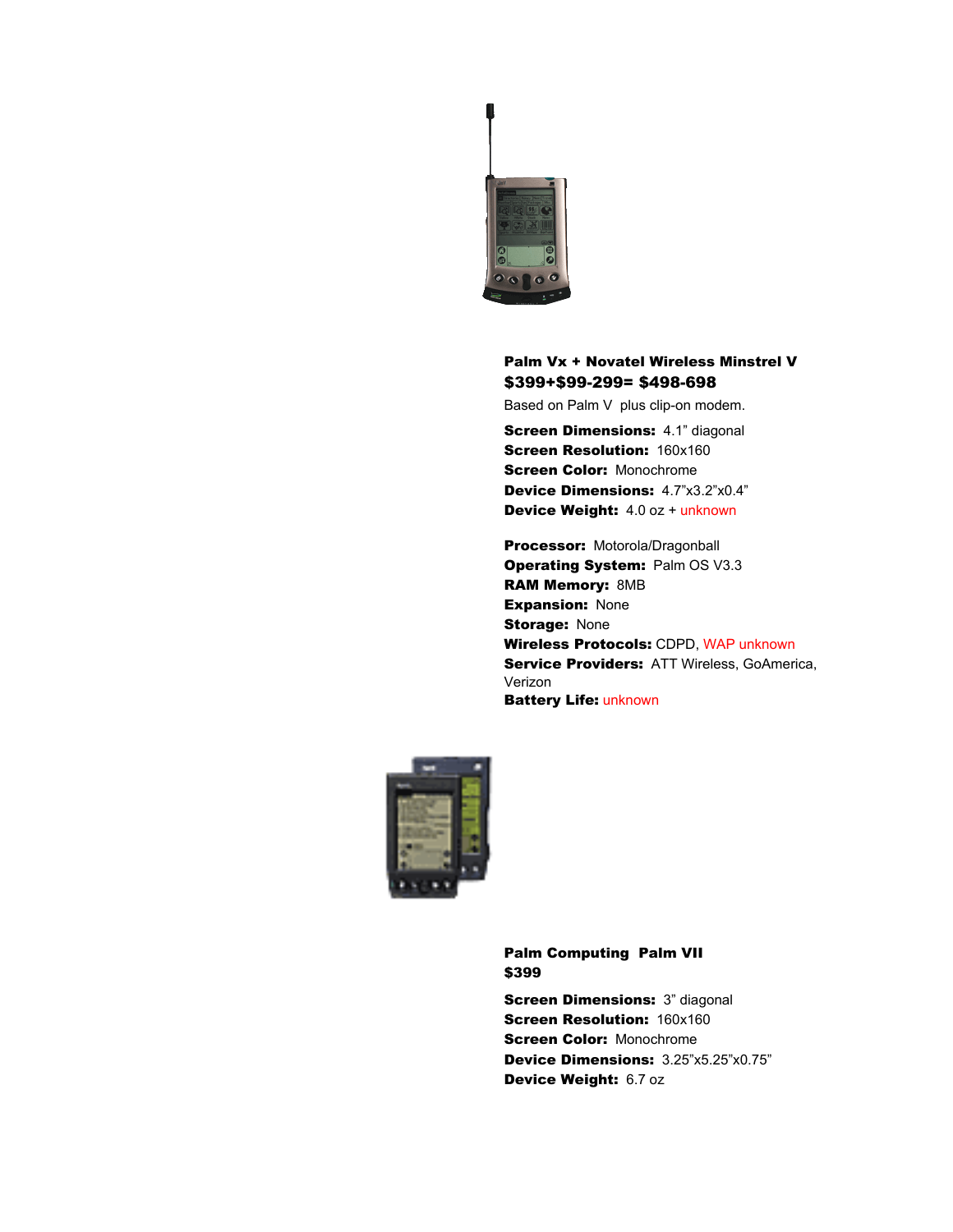Processor: Motorola/Dragonball **Operating System: Palm OS V3.2** Memory: 2MB **Expansion: None Storage: None** Wireless Protocol: OmniSky (Palm.net) **Service Providers: Omnisky (Palm.net)** Battery Life: unknown

**Comments:** Built-in wireless based on OmniSky service. Proprietary email, web, business information and paging services supported.



### Palm Computing Palm VIIx \$449

**Screen Dimensions: 3" diagonal Screen Resolution: 160x160 Screen Color: Monochrome** Device Dimensions: 3.25"x5.25"x0.75" Device Weight: 6.7 oz

Processor: Motorola/Dragonball **Operating System: Palm OS V3.5** Memory: 8MB **Expansion: None Storage: None** Wireless Protocol: OmniSky (Palm.net) Service Providers: Omnisky (Palm.net) **Battery Life: unknown** 

**Comments:** Built-in wireless based on OmniSky service. Proprietary email, web, business information and paging services supported.



### RIM Blackberry Model 957 \$499

**Screen Dimensions: 20 lines Screen Resolution: 20 lines Screen Color: Monochrome** Device Dimensions: 4.6"x3.1"x0.70" Device Weight: 5.3 oz

Processor: Intel 386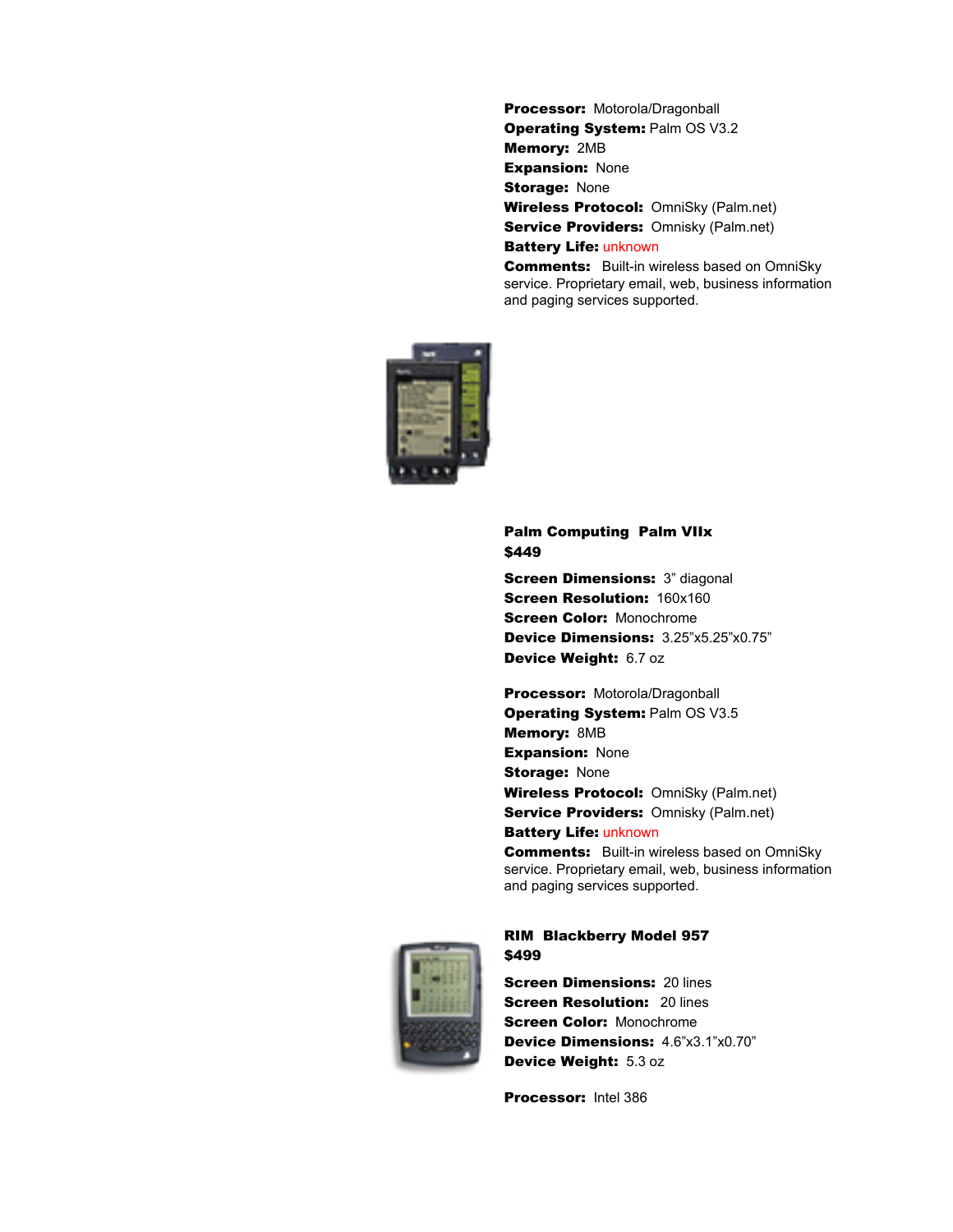**Operating System: Blackberry** Memory: 5MB FlashMemory + 512KB SRAM **Expansion: None Storage: None** Wireless Protocol: PCS CDPD, WAP, J2ME **Service Providers: BellSouth Mobitex** Battery Life: unknown

### Qualcomm-Kyocera Pdq SmartPhone \$799

This is the first integrated cell phone and Palm PDA device on the market. Based on the old Palm III platform, it is a bit clunky compared to its newest competitors. It is however available immediately and well supported by the service providers.

### **Screen Dimensions: unknown Screen Resolution: 160x240** Screen Color: Monochrome Device Dimensions: 6.2"x2.6"x1.4" Device Weight: 10 oz

### Processor: Unknown

**Operating System: Palm OS 3.1** Memory: 2MB **Expansion: None Storage: None** Wireless Protocol: CDMA Analog & Digital (Pdg) 800), CDMA PCS (Pdq 1900), 14.4kbps **Service Providers: Sprint, Verizon** Battery Life: unknown

Comments: <2.5 hours connect, <40 hours standby



### Hewlett Packard Jordana 545 + Novatel Merlin PC Card Wireless Modem \$499+\$299=\$798

**Screen Dimensions: unknown Screen Resolution: 320x240** Screen Color: 4096 Colors Device Dimensions: 5.2"x3.1"x0.6" Device Weight: 9.1 oz

Processor: 133 Mhz **Operating System: Windows CE** Memory: 16MB **Expansion:** 1 PC Card slot used by modem **Storage: None** Wireless Protocol: CDPD **Service Providers: ATT Wireless, GoAmerica,** Verizon Battery Life: unknown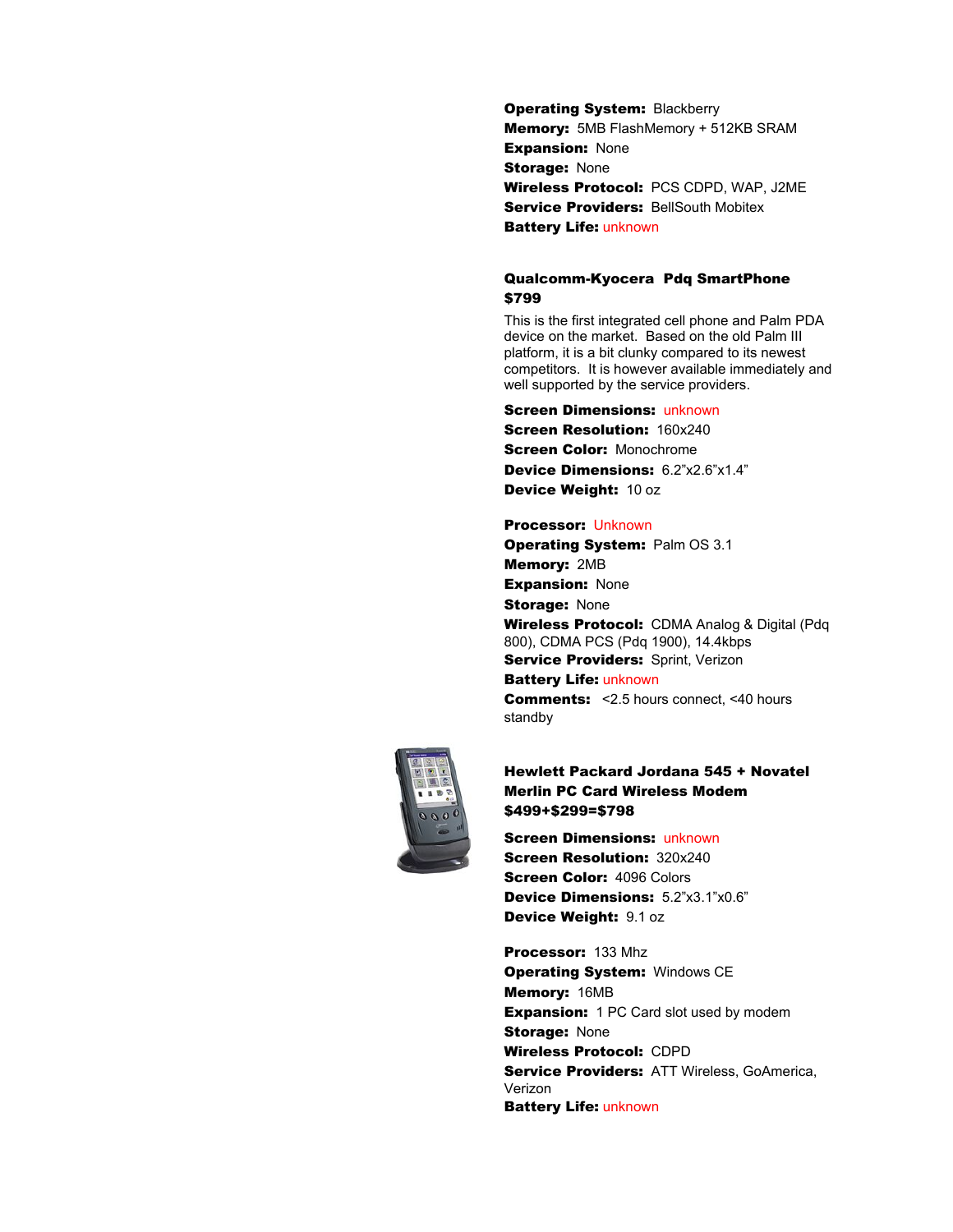**Comments:** <5 hours battery life



Hewlett Packard Jordana 548 + Novatel Merlin PC Card Wireless Modem \$599+\$299=\$898

**Screen Dimensions: unknown Screen Resolution: 320x240** Screen Color: 4096 Colors Device Dimensions: 5.2"x3.1"x0.6" Device Weight: 9.1 oz

Processor: 133 Mhz **Operating System: Windows CE** Memory: 32MB **Expansion:** PC Card slot used by modem **Storage: None** Wireless Protocol: CDPD Service Providers: ATT Wireless, GoAmerica, Verizon Battery Life: unknown **Comments:** <5 hours battery life



### IBM Workpad + Novatel Minstrel III \$299+\$369= \$668

**Screen Dimensions: 4.1" diagonal Screen Resolution: 160x160 Screen Color: Monochrome** Device Dimensions: 5.5"x3.2"x1.0" **Device Weight:**  $6.0$  oz  $+ 5.4$  oz  $= 11.4$ 

Processor: Motorola/Dragonball **Operating System: Palm OS 3.1** Memory: 2MB **Expansion: None Storage: None** Wireless Protocol: CDPD Service Providers: ATT Wireless, GoAmerica, Verizon Battery Life: unknown

Comments: This is IBM's rebranded Palm III.

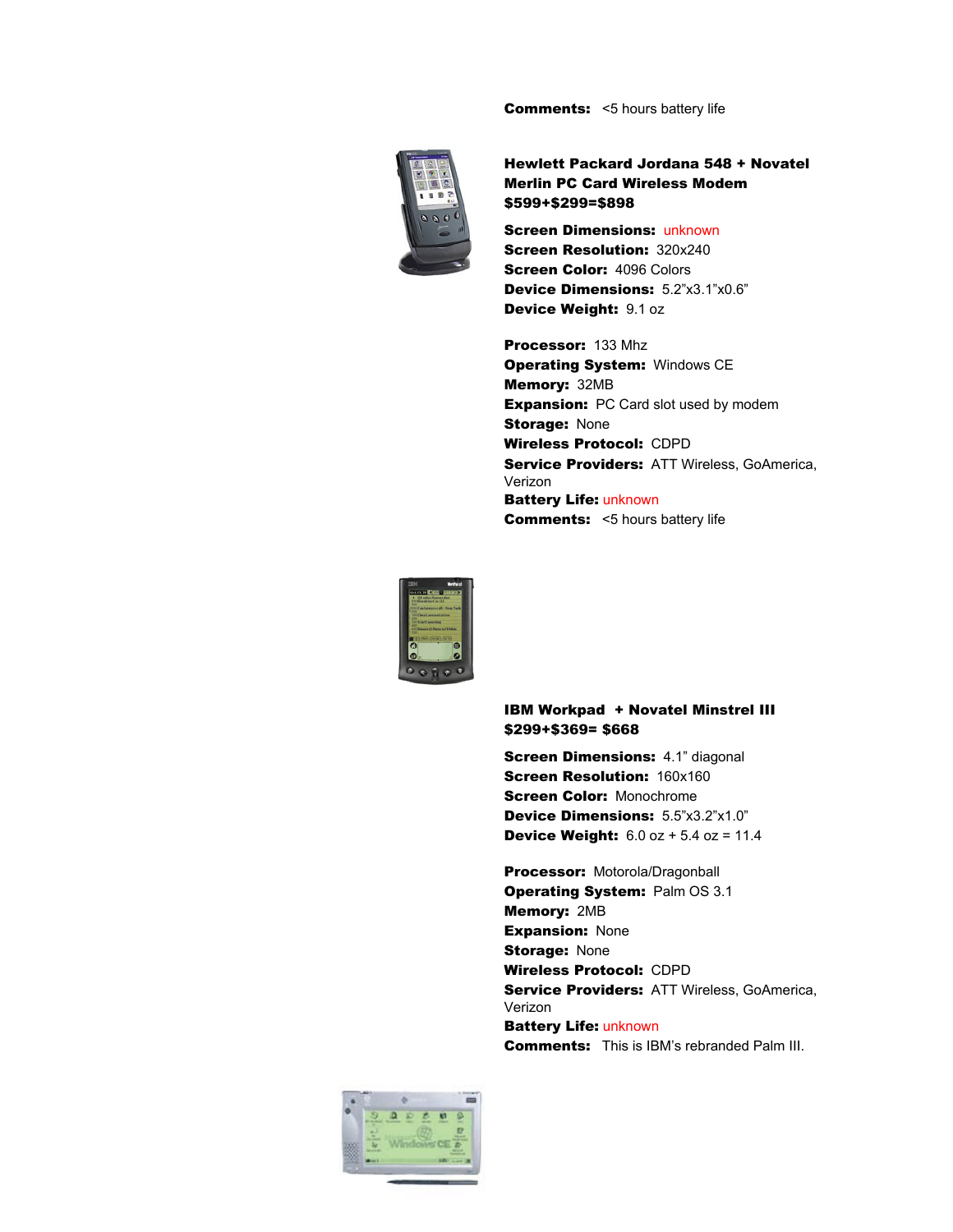Casio PA-2400W + Novatel Merlin PC Card Wireless Modem \$unknown+ \$299=\$unknown

**Screen Dimensions: unknown Screen Resolution: 480x240 Screen Color: Monochrome** Device Dimensions: 7.0"4.2"x0.82" Device Weight: 13 oz

Processor: SH3 80Mhz **Operating System: Windows CE 2.11** Memory: 8MB **Expansion:** 1 PC Card Slot used by modem, 1 CompactFlash slot **Storage: None** Wireless Protocol: CDPD Service Providers: ATT Wireless, GoAmerica, Verizon **Battery Life: 15 hours** 

### **Tablet Devices**





Casio FIVA Tablet (MPC-501M40E)+ Novatel Merlin PC Card Wireless Modem \$unknown+ \$299=\$unknown

**Screen Dimensions: 6.7" diagonal Screen Resolution: 800x600 Screen Color: Color** Device Dimensions: 8.2"x5.1"x1.3" Device Weight: 1.88 lbs

Processor: 200MHz National Geode **Operating System: Windows 98**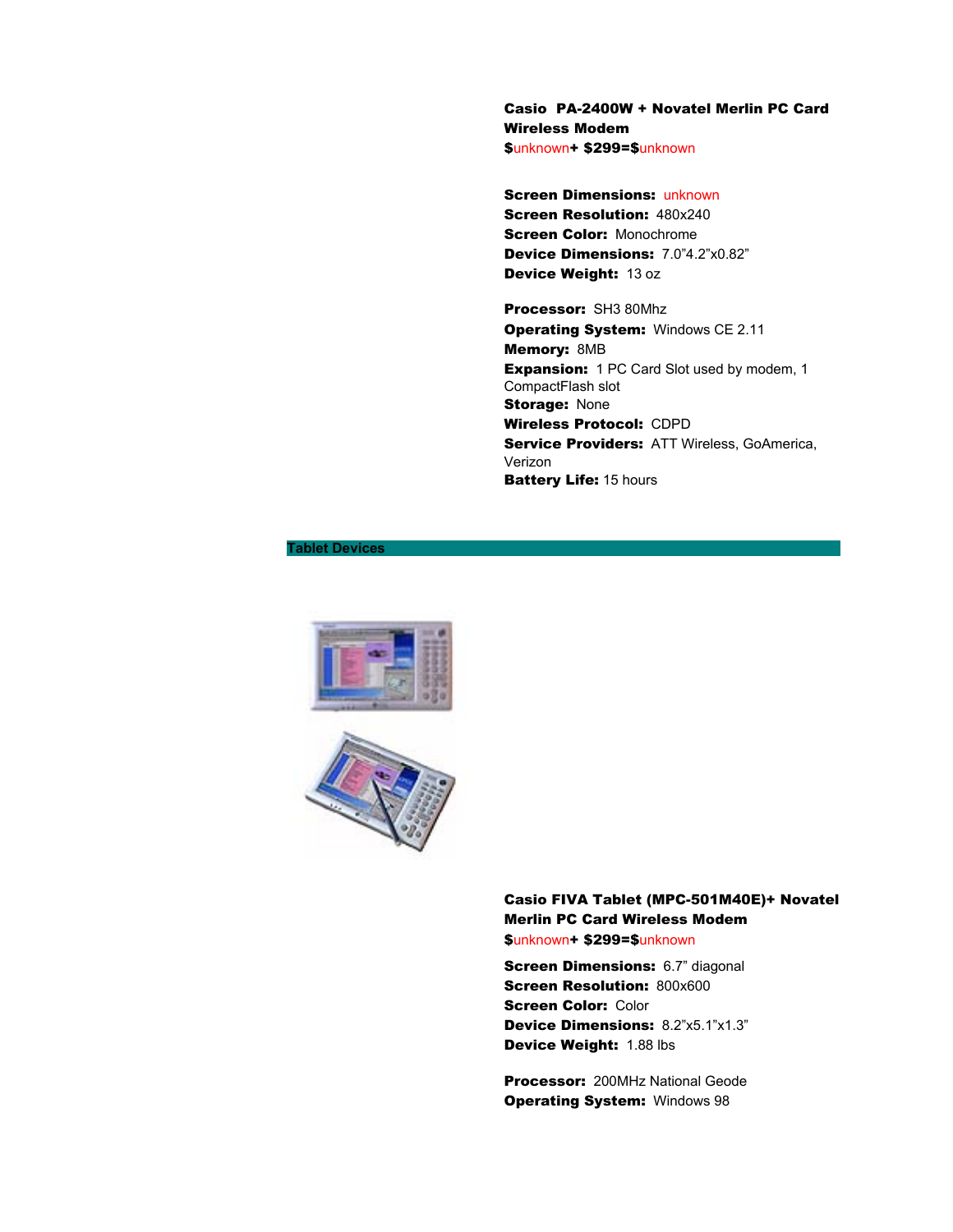Memory: 32MB upgradable to 96MB **Expansion:** 1 PC Card Slot used by modem Storage: 6GB Wireless Protocol: IP over CDPD Service Providers: ATT Wireless, GoAmerica, Verizon **Battery Life: 3 hours**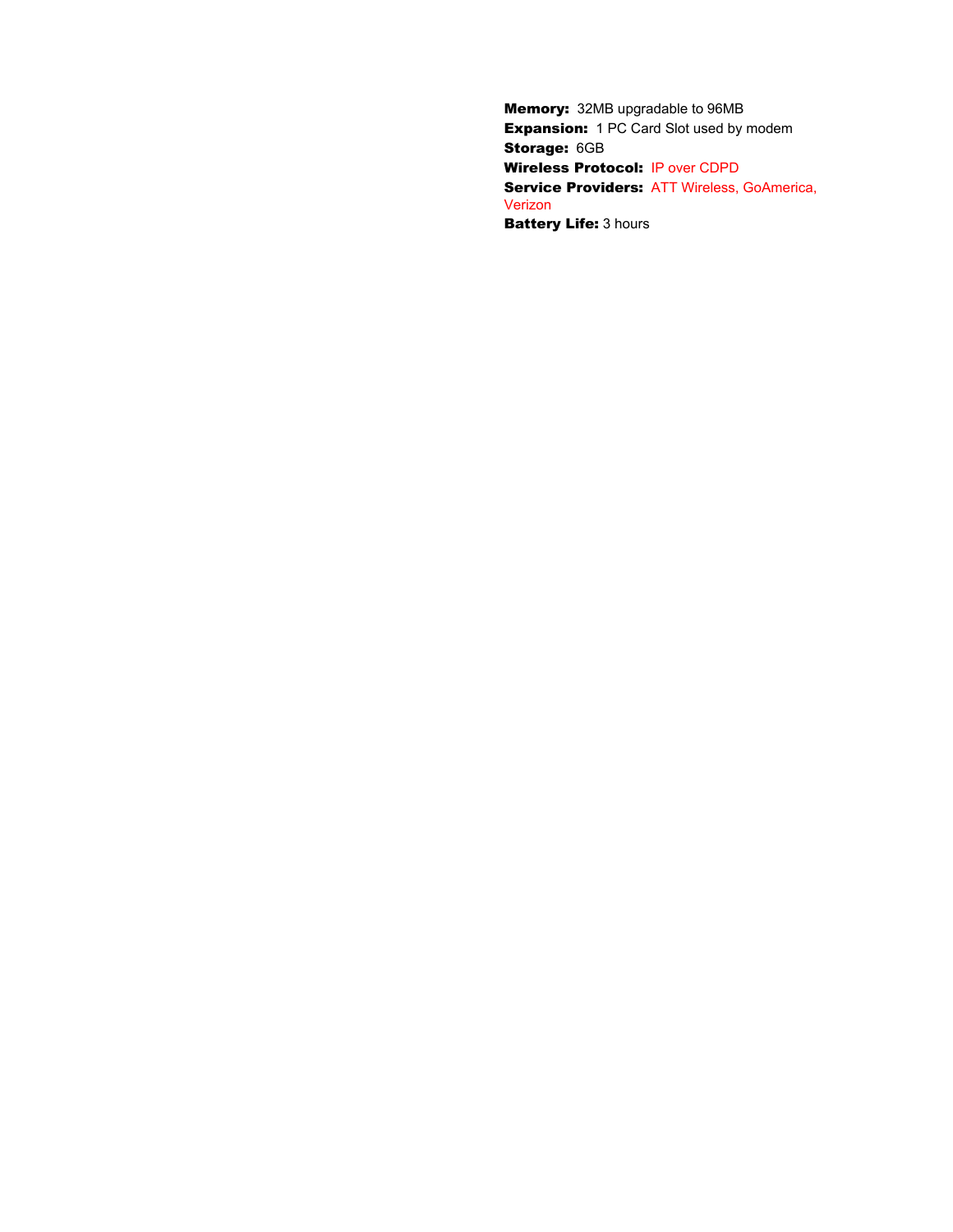

Fujitsu 3400X + Sierra Wireless Aircard 300 \$unknown+\$279-479 = \$unknown

Screen Dimensions: 10.4 Screen Resolution: 1024x768 Screen Color: 256K Color Device Dimensions: 11.2"x8.5"x1.1" Device Weight: 3.21 lbs

Processor: 400 MHz Intel Pentium III **Operating System: Windows 98, NT, 2000** Memory: 64MB up to 192MB **Expansion:** 1 Type II PC Card slot Storage: 6 GB Wireless Protocol: IP over CDPD Service Providers: ATT Wireless, GoAmerica, Verizon Battery Life: unknown



Fujitsu 2300 + Sierra Wireless Aircard 300 \$unknown+\$279-479 = \$unknown

Screen Dimensions: 8.4" **Screen Resolution: 800x600** Screen Color: 262,144 Colors Device Dimensions: 11.1"x7.4"x1.6" Device Weight: 3.9 lbs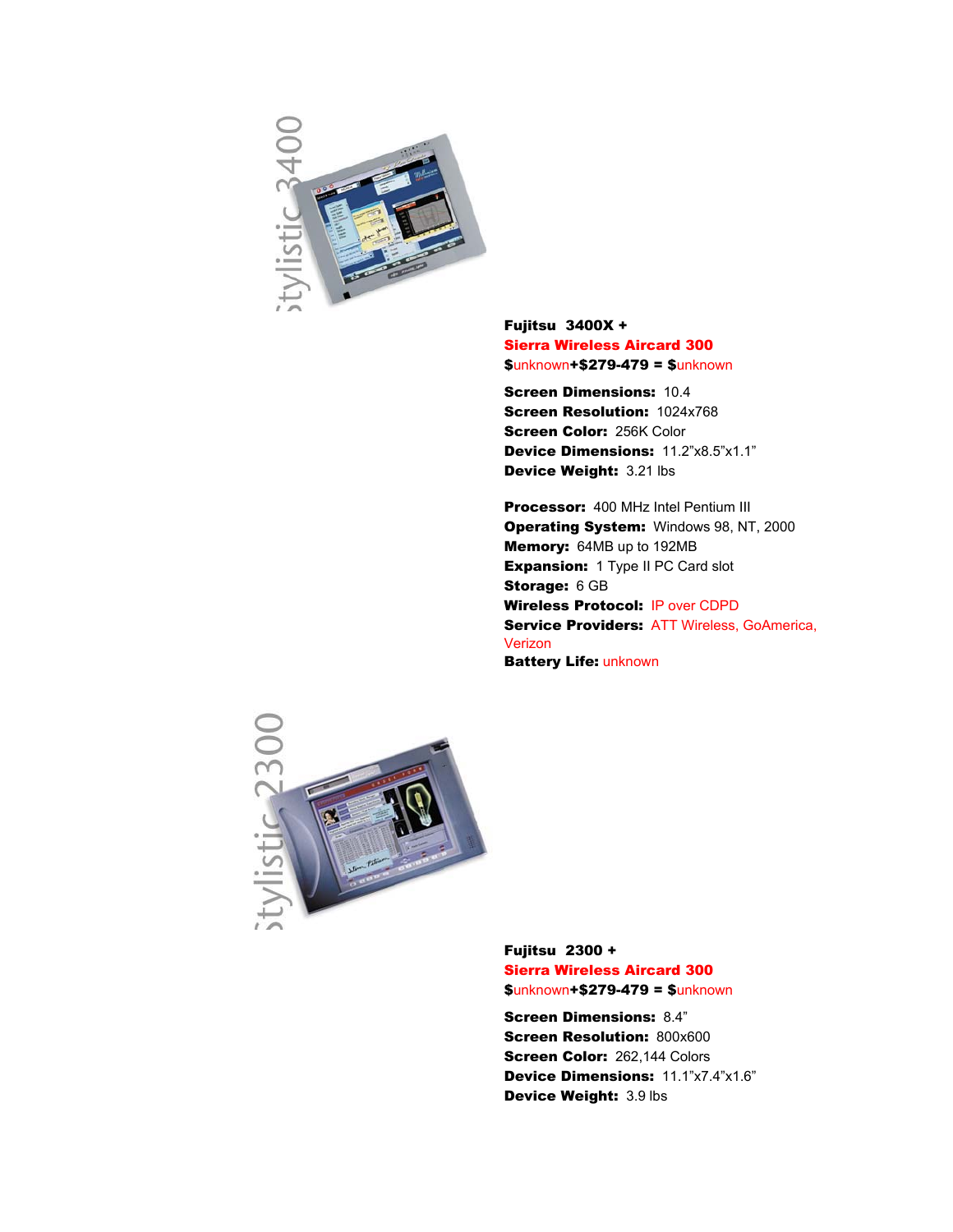Processor: 233 MHz Intel Pentium **Operating System: Windows 98, Windows NT** Memory: 32MB up to 160MB **Expansion:** 2 Type II PC Card slots Storage: 6GB Wireless Protocol: IP over CDPD Service Providers: ATT Wireless, GoAmerica, Verizon **Battery Life: unknown** 



### Fujitsu Stylistic LT C-500 + Sierra Wireless Aircard 300 \$unknown+\$279-479 = \$unknown

Screen Dimensions: 8.4" **Screen Resolution: 800x600 Screen Color: 262.144 Colors** Device Dimensions: 9.6"x6.3"x1.1" Device Weight: 2.5 lbs

Processor: 500 MHz Intel Celeron, 100MHz bus **Operating System:** Windows 98, Windows 2000 Memory: 64MB, 128MB or 256MB **Expansion:** 1 Type II PC II PC Card slot, 1 Co, 1 CompactFlash sloth sloreless Protocol: IP over CDPD

Service Providers: ATT Wireless, GoAmerica, Verizon Battery Life: unknown

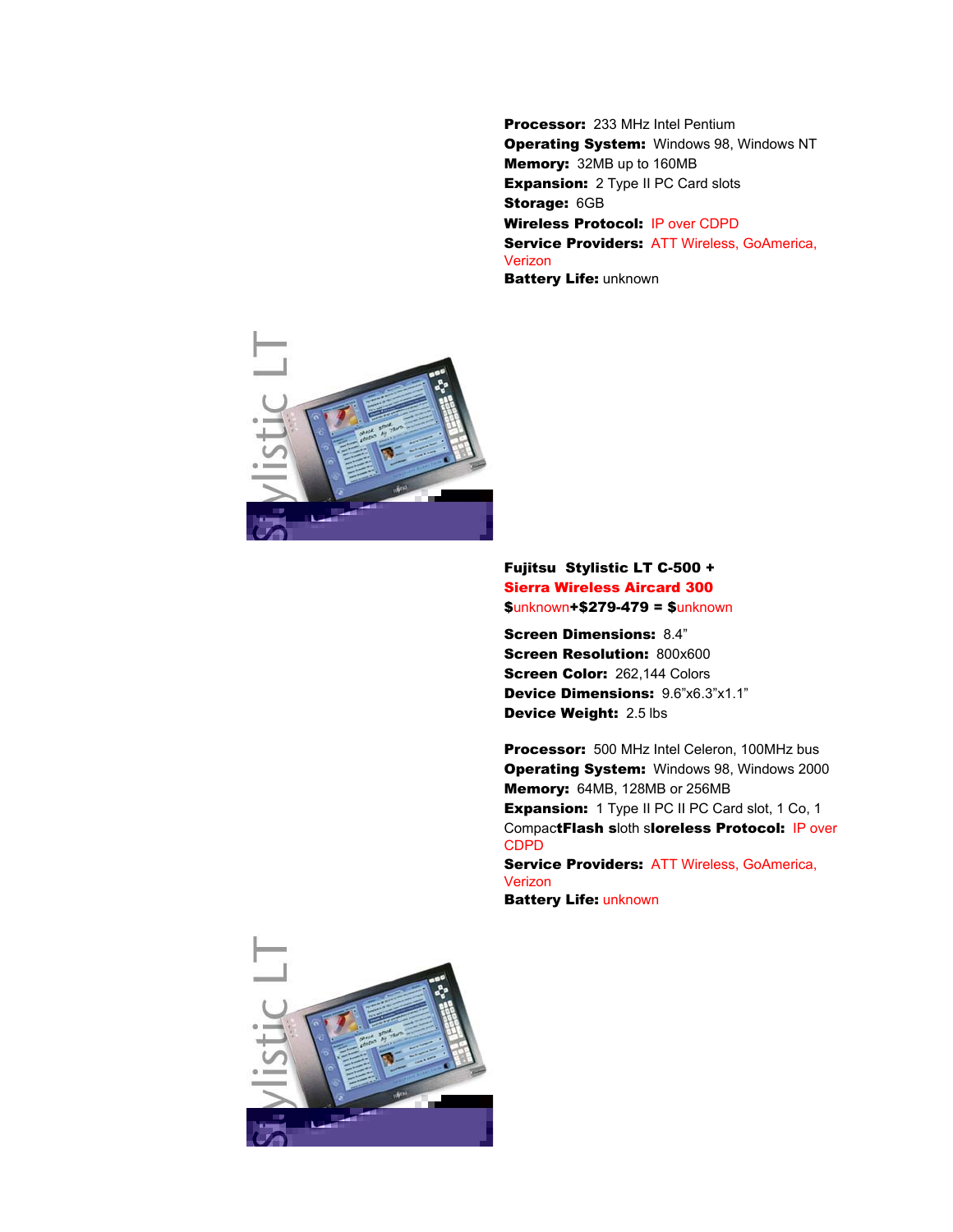Fujitsu Stylistic LT + Sierra Wireless Aircard 300 \$unknown+\$279-479 = \$unknown

Screen Dimensions: 8.4" **Screen Resolution: 800x600 Screen Color: 262,144 Colors** Device Dimensions: 9.6"x6.3"x1.1" Device Weight: 2.4 lbs

Processor: 233 MHz Intel Pentium **Operating System: Windows 98, Windows NT** Memory: 64MB **Expansion:** 2 Type II PC Card slots Storage: 4.3GB Wireless Protocol: IP over CDPD **Service Providers: ATT Wireless, GoAmerica,** Verizon Battery Life: unknown



### Fujitsu PenCentra 130 + Sierra Wireless Aircard 300 \$unknown+\$279-479 = \$unknown

**Screen Dimensions: 8" diagonal** Screen Resolution: 640x480 **Screen Color: 256 Colors** Device Dimensions: 8.9"x6.5"x1.3" Device Weight: 2 lbs

Processor: 131 MHz NEC VR4121 RISC Operating System: Windows CE 2.11 RAM Memory: 16MB up to 48MB **Flash Memory: 8MB up to 16MB** ROM Memory: 24MB **Expansion: 2 PC Card slots Storage: none** Wireless Protocol: IP over CDPD Service Providers: ATT Wireless, GoAmerica, Verizon **Battery Life: 10 hours**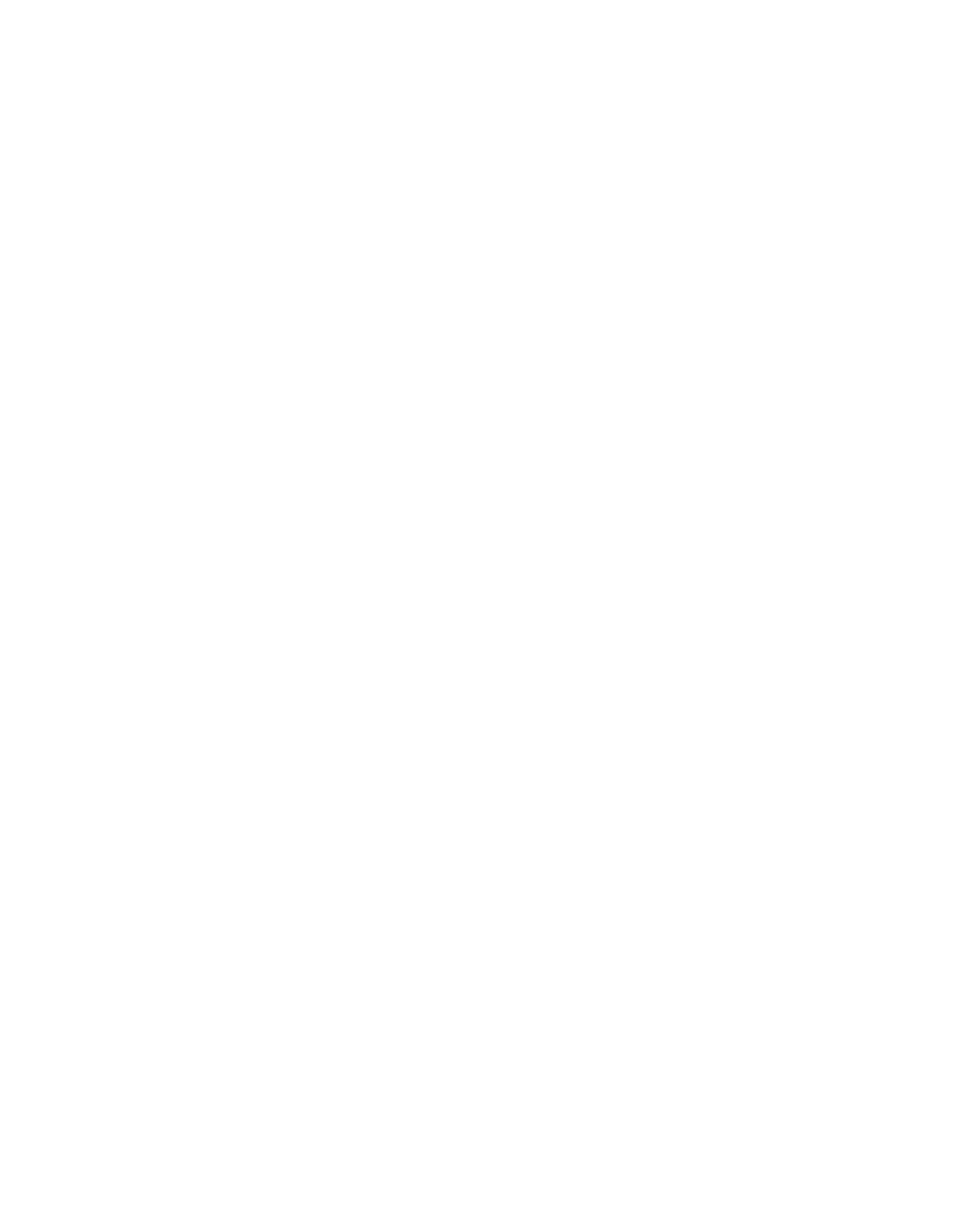

Fujitsu PenCentra 200 + Sierra Wireless Aircard 300 \$unknown+\$279-479 = \$unknown

**Screen Dimensions: 8" diagonal Screen Resolution: 640x480 Screen Color: 256 Colors** Device Dimensions: 8.9"x6.5"x1.3" Device Weight: 2 lbs

Processor: 129 MHz Toshiba TX3922 RISC **Operating System: Windows CE 2.11** RAM Memory: 32MB to 64MB Flash Memory: 16MB ROM Memory: 24MB **Expansion: 1 PC Card slot Storage: none** Wireless Protocol: IP over CDPD **Service Providers: ATT Wireless, GoAmerica,** Verizon **Battery Life: 10 hours** 



Hitachi HPW-630ETR (ePlate) + Sierra Wireless Aircard 300 \$unknown+\$279-479 = \$unknown

**Screen Dimensions: 8.2" diagonal** Screen Resolution: 640x480 **Screen Color: 64k Colors** Device Dimensions: 9.3"x6.7"x1.3" Device Weight: 42.3 oz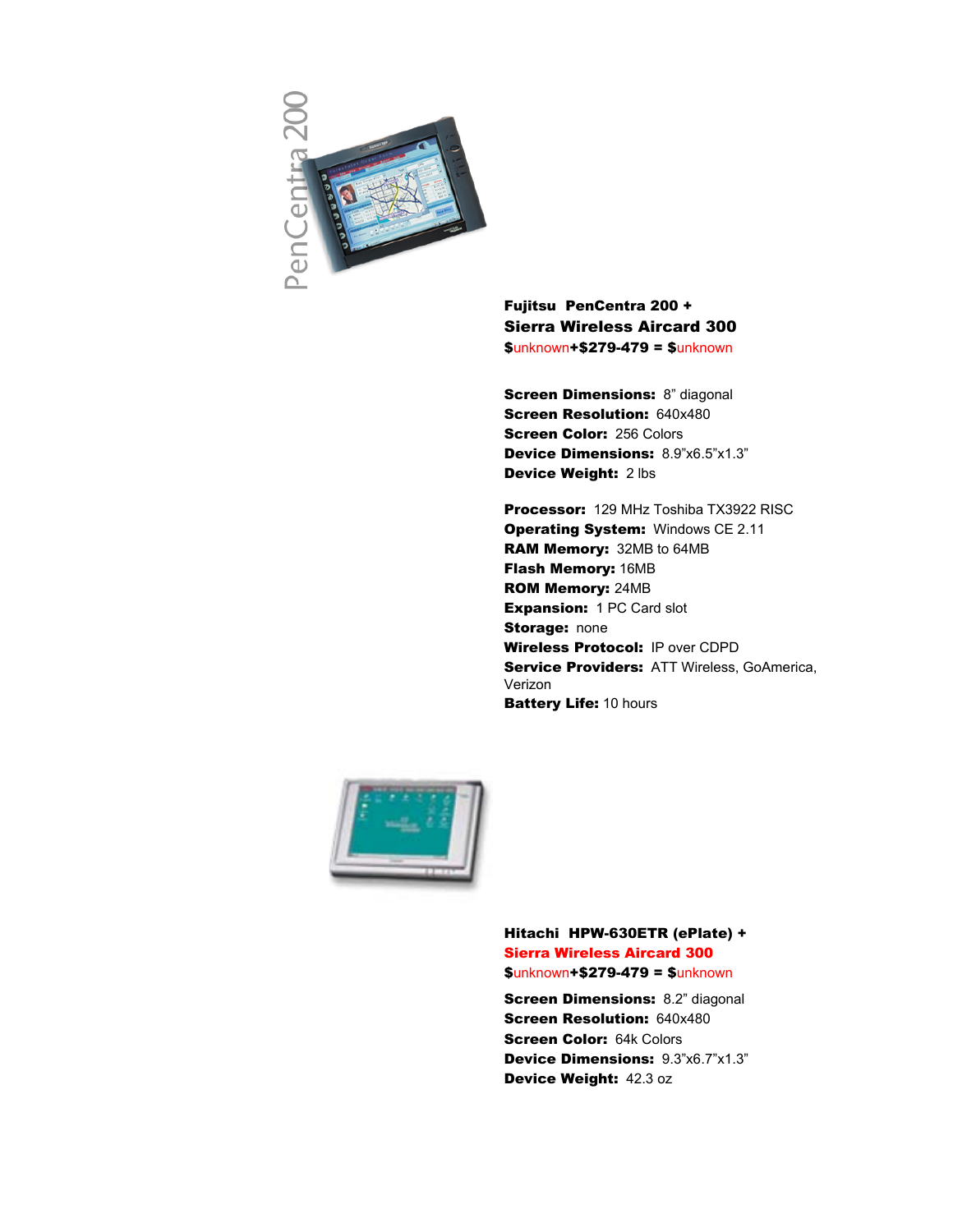Processor: SH-4 128MHz RISC **Operating System: Windows CE 2.12** Memory: 32MB **Expansion:** 1 Type II PC Card slot, 1 CompactFlash slot **Storage: None** Wireless Protocol: IP over CDPD Service Providers: ATT Wireless, GoAmerica, **Verizon Battery Life: 9 hours Comment: Rugged case designed for** 



### Hitachi HPW-600ETM (ePlate) + Sierra Wireless Aircard 300 \$1299+\$279-479 = \$1578-1778

outdoor/indoor use.

**Screen Dimensions: 7.5" diagonal** Screen Resolution: 640x480 **Screen Color: 64K Colors** Device Dimensions: 8.7"x6.3"x1.2" Device Weight: 29.6 oz

Processor: SH-4 128MHz RISC **Operating System: Windows CE Pro 3.0** Memory: 32MB (16MB available in ET) **Expansion:** 1 Type II PC Card slot, 1 CompactFlash slot **Storage: None** Wireless Protocol: IP over CDPD **Service Providers: ATT Wireless, GoAmerica,** Verizon Battery Life: 9 hours



Mitsubishi AmiTY CP + Sierra Wireless Aircard 300 \$unknown+\$279-479 = \$unknown

**Screen Dimensions: 7.5" diagonal** Screen Resolution: 640x480 **Screen Color: 256 Colors** Device Dimensions: 8.75"x11.375"x0.95" Device Weight: 2.2 lbs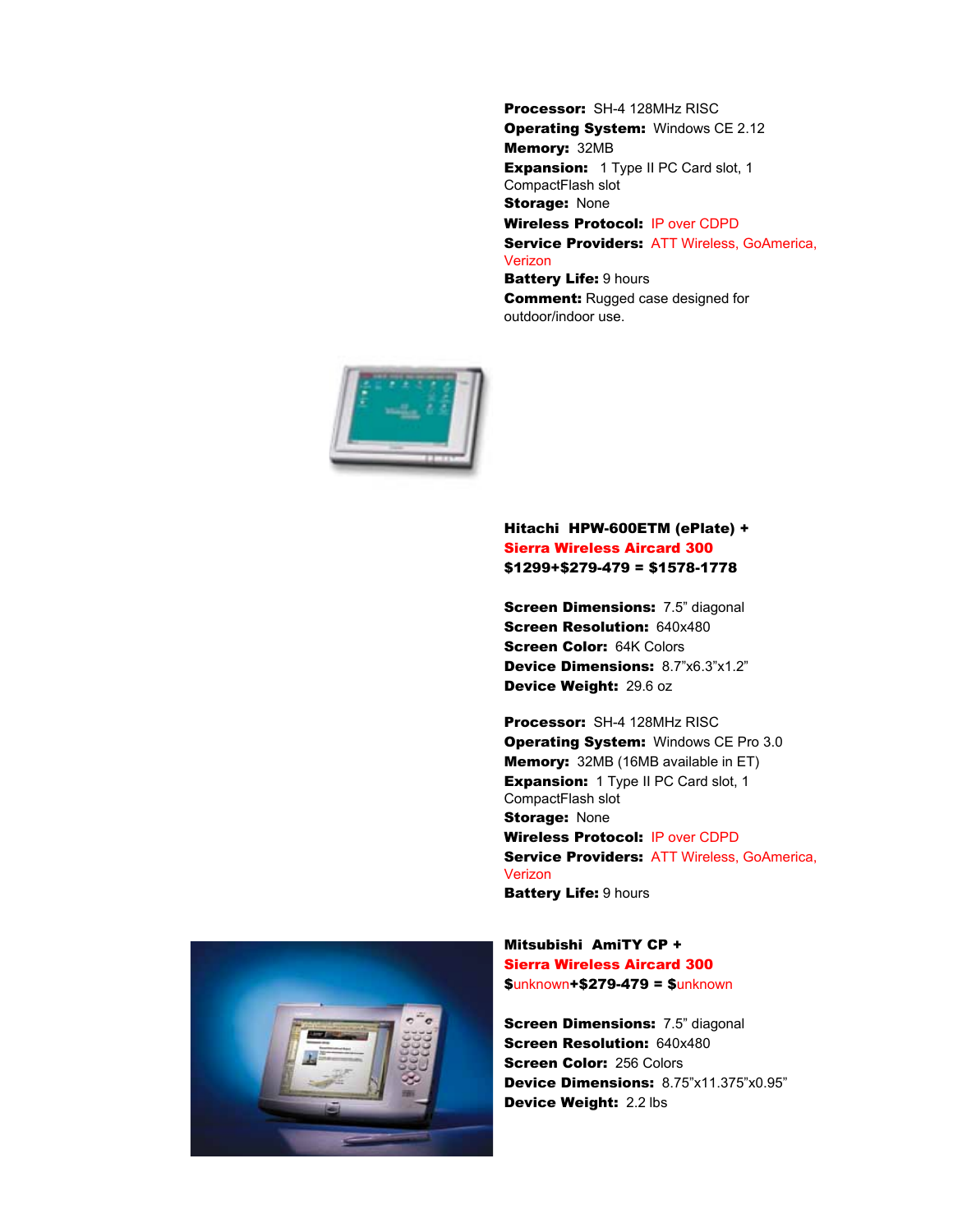Processor: Intel Pentium 166MHz **Operating System: Windows 95** Memory: up to 96MB **Expansion:** 2 Type II PC Card slots, Storage: 1.6 GB Wireless Protocol: IP over CDPD Service Providers: ATT Wireless, GoAmerica, Verizon Battery Life: unknown



### Mitsubishi AmiTY XP + Sierra Wireless Aircard 300 \$unknown+\$279-479 = \$unknown

**Screen Dimensions: 8.5" diagonal Screen Resolution: 800x600 Screen Color: 256k Colors** Device Dimensions: 10.32"x7.09"x1.65" Device Weight: 2.7 lbs

Processor: Intel Pentium 166MHz **Operating System: Windows 98** Memory: 32MB to 64MB **Expansion:** 2 Type II PC Card slots, Storage: 1.6 GB Wireless Protocol: IP over CDPD **Service Providers: ATT Wireless, GoAmerica,** Verizon Battery Life: unknown



Vadem Clio + Sierra Wireless Aircard 300 \$999+\$279-479 = \$1278-1478

Screen Dimensions: 9.4" **Screen Resolution: 640x480 Screen Color: 256 Colors** Device Dimensions: 8.75"x11.375"x0.95"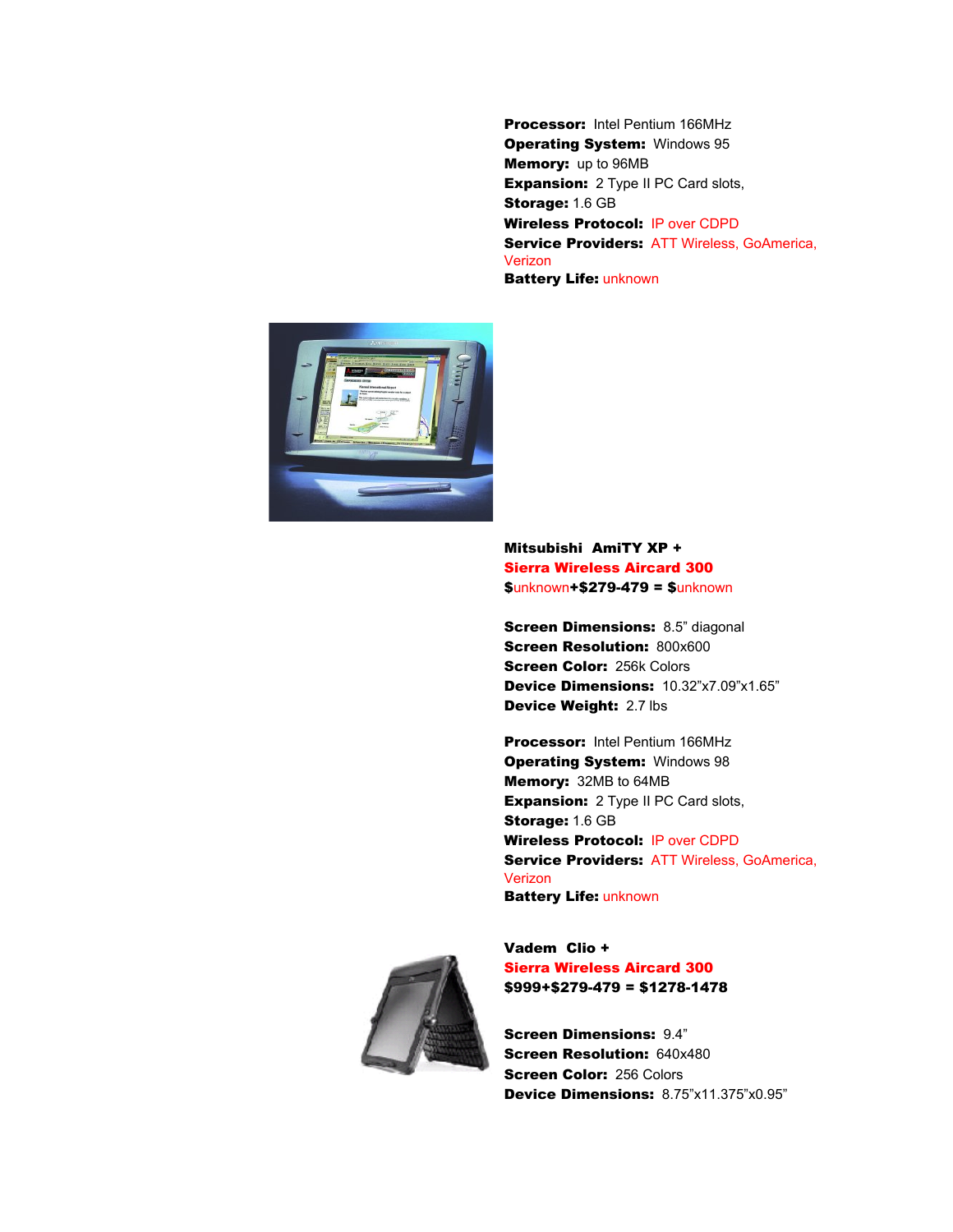### Device Weight: 3 lbs

Processor: NEC VR4111 MIPS Operating System: Windows CE 2.11 Memory: 16MB **Expansion:** 1 Type II PC Card slot, 1 CompactFlash slot Storage: Wireless Protocol: IP over CDPD Service Providers: ATT Wireless, GoAmerica, Verizon **Battery Life: 12 hours**